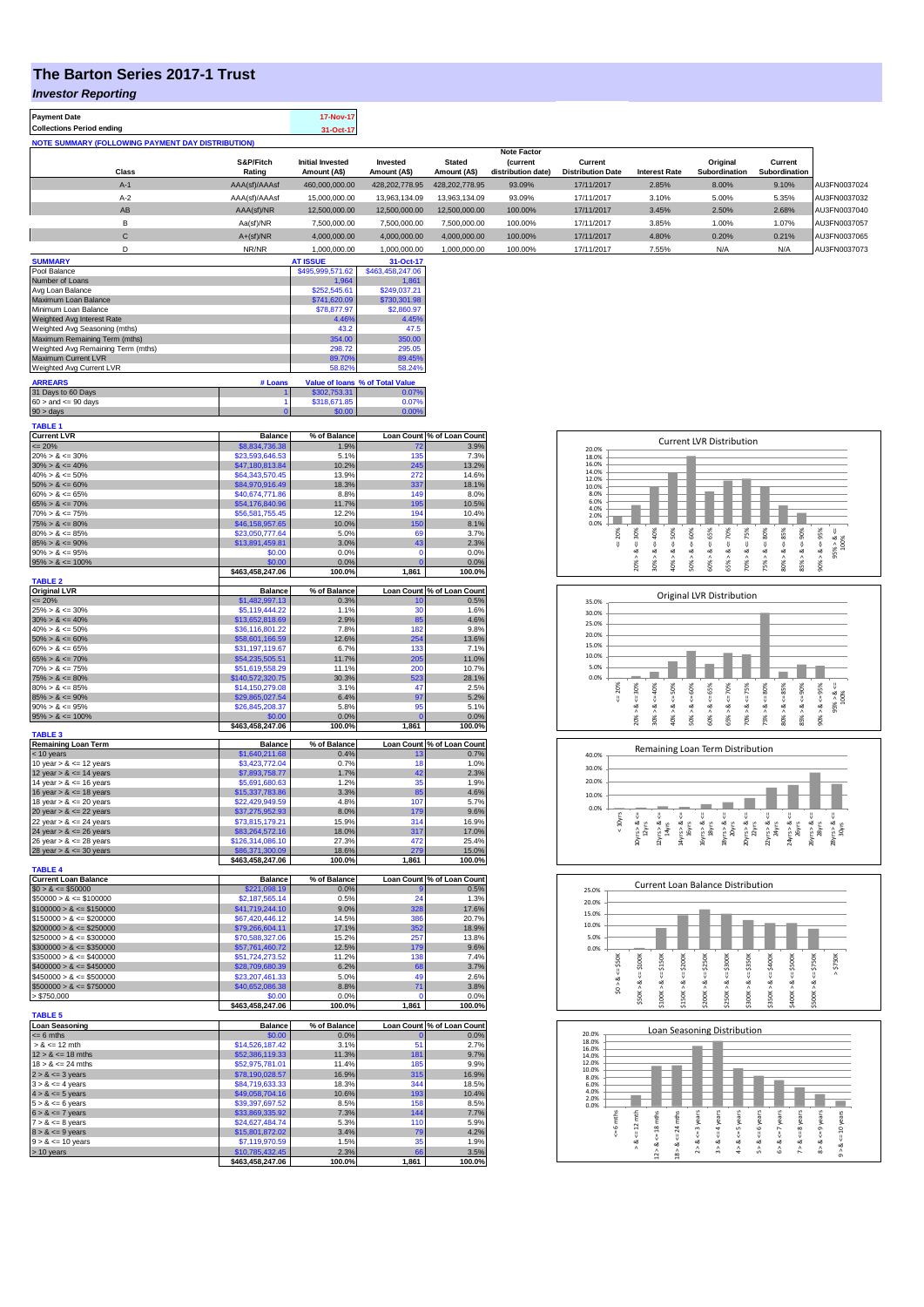## **The Barton Series 2017-1 Trust**

## *Investor Reporting*

| <b>Payment Date</b>                                                                 |                          | 17-Nov-17              |              |                            |
|-------------------------------------------------------------------------------------|--------------------------|------------------------|--------------|----------------------------|
| <b>Collections Period ending</b>                                                    |                          | 31-Oct-17              |              |                            |
| TABLE 6                                                                             |                          |                        |              |                            |
| Postcode Concentration (top 10 by value)                                            | <b>Balance</b>           | % of Balance           |              | Loan Count % of Loan Count |
| 2650                                                                                | \$9.442.590.07           | 2.0%                   |              | 2.4%                       |
| 2615                                                                                | \$8,338,641.68           | 1.8%                   | 32           | 1.7%                       |
| 2914                                                                                | \$8,147,604.34           | 1.8%                   | 23           | 1.2%                       |
| 2905                                                                                | \$7,604,521.14           | 1.6%                   | 28           | 1.5%                       |
| 5108                                                                                | \$7,392,186.00           | 1.6%                   | 41           | 2.2%                       |
| 6210                                                                                | \$7,389,449.11           | 1.6%                   | 36           | 1.9%                       |
| 2602                                                                                | \$7,084,729.41           | 1.5%                   | 25           | 1.3%                       |
| 5118                                                                                | \$6,362,344.29           | 1.4%                   | 27           | 1.5%                       |
| 2617                                                                                | \$6,250,532.29           | 1.3%                   | 20           | 1.1%                       |
| 5095                                                                                | \$6,221,986.60           | 1.3%                   | 24           | 1.3%                       |
| <b>TABLE 7</b>                                                                      |                          |                        |              |                            |
| <b>Geographic Distribution</b>                                                      | <b>Balance</b>           | % of Balance           |              | Loan Count % of Loan Count |
| <b>Australian Capital Territory</b>                                                 | \$84,957,068.07          | 18.3%                  | 303          | 16.3%                      |
| New South Wales                                                                     | \$76,362,027.82          | 16.5%                  | 297          | 16.0%                      |
| Northern Territory                                                                  | \$1,303,410.19           | 0.3%                   | 5            | 0.3%                       |
| Queensland                                                                          | \$14,454,634.46          | 3.1%                   | 56           | 3.0%                       |
| South Australia                                                                     | \$191,022,556.38         | 41.2%                  | 858          | 46.1%                      |
| Tasmania                                                                            | \$1,371,768.99           | 0.3%                   | 4            | 0.2%                       |
| Victoria                                                                            | \$11,893,666.68          | 2.6%                   | 41           | 2.2%                       |
| Western Australia                                                                   | \$82,093,114.47          | 17.7%                  | 297          | 16.0%                      |
|                                                                                     | \$463,458,247.06         | 100.0%                 | 1,861        | 100.0%                     |
| <b>TARIFR</b>                                                                       |                          |                        |              |                            |
| Metro/Non-Metro/Inner-City                                                          | <b>Balance</b>           | % of Balance           |              | Loan Count % of Loan Count |
| Metro                                                                               | \$363,304,072.24         | 78.4%                  | 1435         | 77.1%                      |
| Non-metro                                                                           | \$99,184,678.27          | 21.4%                  | 422          | 22.7%                      |
| Inner city                                                                          | \$969,496.55             | 0.2%                   |              | 0.2%                       |
|                                                                                     | \$463,458,247.06         | 100.0%                 | 1,861        | 100.0%                     |
| <b>TABLE 9</b>                                                                      |                          |                        |              |                            |
| <b>Property Type</b>                                                                | <b>Balance</b>           | % of Balance           |              | Loan Count % of Loan Count |
| <b>Residential House</b>                                                            | \$424,508,228.76         | 91.6%                  | 1691         | 90.9%                      |
| <b>Residential Unit</b>                                                             | \$38,721,056.47          | 8.4%                   | 169          | 9.1%                       |
| Rural                                                                               | \$228,961.83             | 0.0%                   |              | 0.1%                       |
| Semi-Rural                                                                          | \$0.00                   | 0.0%                   | $\mathbf{0}$ | 0.0%                       |
| TABLE 10                                                                            | \$463,458,247.06         | 100.0%                 | 1,861        | 100.0%                     |
| <b>Occupancy Type</b>                                                               | <b>Balance</b>           | % of Balance           |              | Loan Count % of Loan Count |
| <b>Owner Occupied</b>                                                               | \$379,034,560.81         | 81.8%                  | 1502         | 80.7%                      |
| Investment                                                                          | \$84,423,686.25          | 18.2%                  | 359          | 19.3%                      |
|                                                                                     | \$463,458,247.06         | 100.0%                 | 1,861        | 100.0%                     |
| <b>TABLE 11</b>                                                                     |                          |                        |              |                            |
| <b>Employment Type Distribution</b>                                                 | <b>Balance</b>           | % of Balance           |              | Loan Count % of Loan Count |
| Contractor                                                                          | \$12,075,111.79          | 2.6%                   | 46           | 2.5%                       |
| Pay-as-you-earn employee (casual)                                                   | \$16,657,227.85          | 3.6%                   | 75           | 4.0%                       |
| Pay-as-you-earn employee (full time)                                                | 352,322,212.92           | 76.0%                  | 1377         | 74.0%                      |
| Pay-as-you-earn employee (part time)                                                | \$37,656,865.26          | 8.1%                   | 163          | 8.8%                       |
| Self employed                                                                       | \$18,606,432.57          | 4.0%                   | 78           | 4.2%                       |
| No data                                                                             | \$26,140,396.67          | 5.6%                   | 122          | 6.6%                       |
| Director                                                                            | \$0.00                   | 0.0%                   |              | 0.0%                       |
| TABLE <sub>12</sub>                                                                 | \$463,458,247.06         | 100.0%                 | 1,861        | 100.0%                     |
| <b>LMI Provider</b>                                                                 | <b>Balance</b>           | % of Balance           |              | Loan Count % of Loan Count |
| QBE                                                                                 | \$426,417,896.00         | 92.0%                  | 1733         | 93.1%                      |
| Genworth                                                                            | \$37,040,351.06          | 8.0%                   | 128          | 6.9%                       |
|                                                                                     | \$463,458,247.06         | 100.0%                 | 1,861        | 100.0%                     |
| TABLE 13                                                                            |                          |                        |              |                            |
| <b>Arrears</b>                                                                      | <b>Balance</b>           | % of Balance           |              | Loan Count % of Loan Count |
| $=0$ days                                                                           | \$457,757,028.22         | 98.8%                  | 1838         | 98.8%                      |
| $0 >$ and $\leq$ 30 days                                                            | \$5,079,793.68           | 1.1%                   | 21           | 1.1%                       |
| $30$ > and <= 60 days                                                               | \$302,753.31             | 0.1%                   | 1            | 0.1%                       |
| $60 >$ and $\leq 90$ days                                                           | \$318,671.85             | 0.1%                   | 1            | 0.1%                       |
| 90 > days                                                                           | \$0.00                   | 0.0%                   |              | 0.0%                       |
|                                                                                     | \$463,458,247.06         | 100.0%                 | 1,861        | 100.0%                     |
| <b>TABLE 14</b><br><b>Interest Rate Type</b>                                        | <b>Balance</b>           | % of Balance           |              | Loan Count % of Loan Count |
| Variable                                                                            | \$289,336,719.70         | 62.4%                  | 1185         | 63.7%                      |
| Fixed                                                                               | \$174,121,527.36         | 37.6%                  | 676          | 36.3%                      |
|                                                                                     | \$463,458,247.06         | 100.0%                 | 1,861        | 100.0%                     |
| <b>TABLE 15</b>                                                                     |                          |                        |              |                            |
| <b>Weighted Ave Interest Rate</b>                                                   | <b>Balance</b>           | <b>Loan Count</b>      |              |                            |
| <b>Fixed Interest Rate</b>                                                          | 4.35%                    | 676                    |              |                            |
|                                                                                     |                          |                        |              |                            |
| TABLE 16                                                                            |                          |                        |              |                            |
| Foreclosure, Claims and Losses (cumulative)                                         | <b>Balance</b><br>\$0.00 | <b>Loan Count</b><br>O |              |                            |
| Properties foreclosed<br>Loss on Sale of properties foreclosed                      | \$0.00                   | $\overline{0}$         |              |                            |
|                                                                                     |                          |                        |              |                            |
|                                                                                     |                          |                        |              |                            |
| of which Claims paid by mortgage insurers<br>of which loss covered by excess spread | \$0.00<br>\$0.00         | Ō<br>$\overline{0}$    |              |                            |